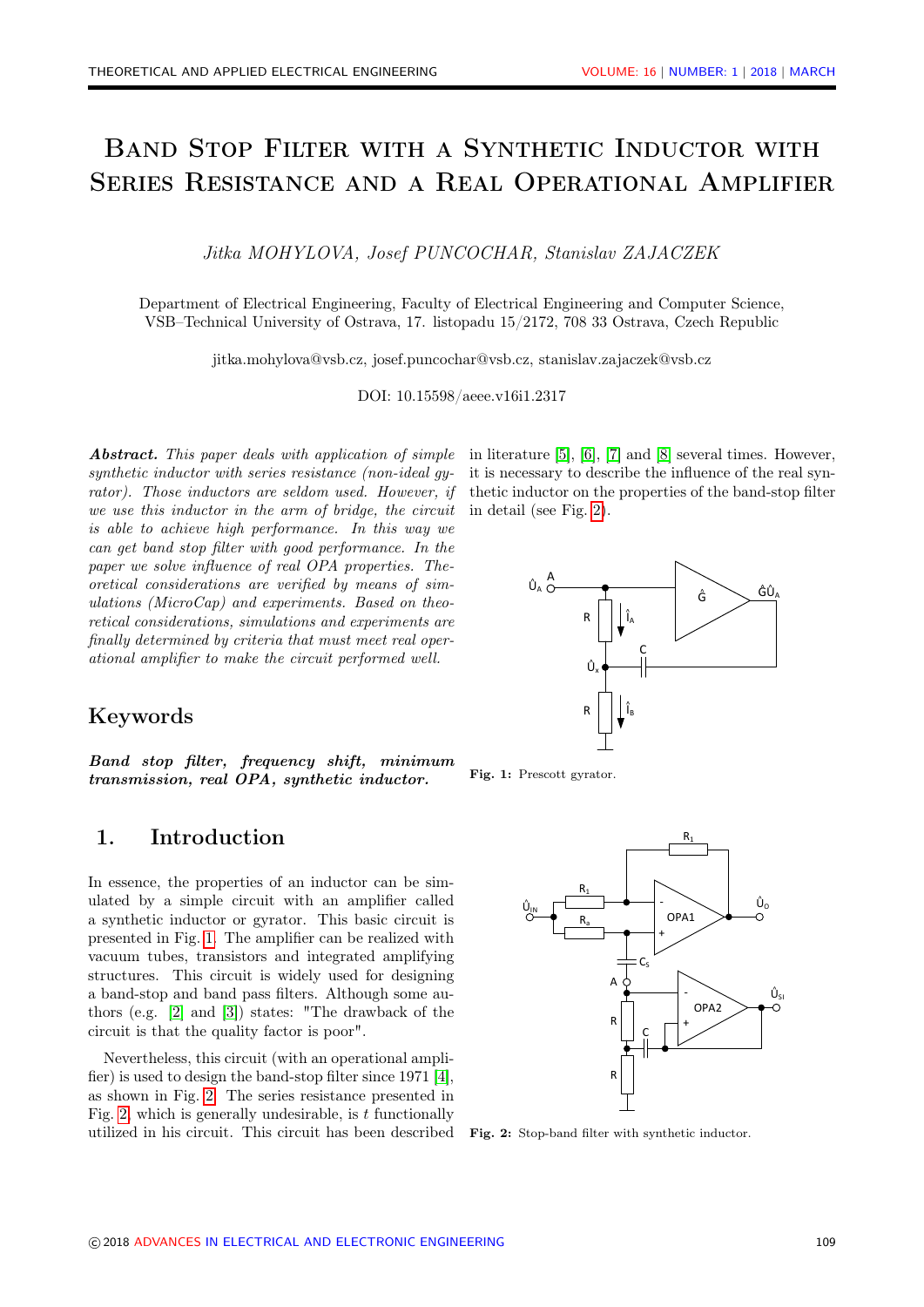### 2. Prescott Inductor

Figure [1](#page-0-0) shows the Prescott inductor (non-ideal gyrator). To find out the input impedance, current  $I_A$  and voltage  $U_X$  must be calculated by using superposition theorem. So we can come up with expressions:

$$
\hat{U}_X = \frac{\hat{G}pCR + 1}{pCR + 2},\tag{1}
$$

where  $p = j\omega$ ,

$$
\hat{I}_A = \frac{\hat{U}_A - \hat{U}_X}{R} = \hat{U}_A \frac{pCR(1 - \hat{G}) + 1}{2R + pCR^2},
$$
 (2)

and input impedance

<span id="page-1-1"></span>
$$
\hat{Z}_{IN} = \frac{\hat{U}_A}{\hat{I}_A} = \frac{2R + pCR^2}{1 + pCR(1 - \hat{G})}.
$$
 (3)

If  $\hat{G} = 1$ , the expression for input impedance is described as:

<span id="page-1-0"></span>
$$
\hat{Z}_{IN} = 2R + pCR^2. \tag{4}
$$

Expression from Eq. [\(4\)](#page-1-0) has been mentioned commonly in literature. The input impedance appears as a resistor  $R_S$  and inductor  $L$  connected in series. Where series resistor is defined as

$$
R_S = 2R,\t\t(5)
$$

and inductor

$$
L = CR^2. \tag{6}
$$

If amplifier (follower) is realized with an operational amplifier, it follows that

$$
\hat{G} = \frac{\hat{A}}{1 + \hat{A}},\tag{7}
$$

where  $\hat{A}$  is the gain of the operational amplifier without feedback. Assuming that operational amplifier is well compensated and its gain is sufficiently described by the frequency of the first order model (e.g. [\[9\]](#page-7-7) and [\[10\]](#page-7-8)), we obtain:

$$
\hat{A} = \frac{A_0 \omega_1}{p + \omega_1} = \frac{\omega_T}{p + \omega_1},\tag{8}
$$

where  $\omega_1$  is the dominant (first) pole of transmission,  $\omega_T$  is the extrapolated transition frequency  $(\omega_T = A_0 \omega_1)$ , and  $A_0$  is the gain (DC) for  $\omega < \omega_1$ .

Further, we assume that that  $\omega > \omega_1$  and normal operating mode of an operational amplifier while the normal values for  $\omega_1$  range from  $2\pi \cdot 5 \text{ rad} \cdot \text{s}^{-1}$  to  $2\pi \cdot 50 \text{ rad} \cdot \text{s}^{-1}$ . Then, the approximate relationship is valid when:

$$
\hat{A} \approx \frac{\omega_T}{p},\tag{9}
$$

and

$$
1 - \hat{G} = 1 - \frac{\hat{A}}{1 + \hat{A}} = \frac{1}{1 + \frac{\omega_T}{p}}.
$$
 (10)

When

then

$$
\left|\frac{\omega_T}{p}\right| > 10,\tag{11}
$$

$$
1 - \hat{G} \approx \frac{p}{\omega_T},\tag{12}
$$

and by applying this formula to the Eq. [\(3\)](#page-1-1), we get the following expression for input impedance

$$
\hat{Z}_{IN} \approx \frac{2R + pCR^2}{1 + p^2 \frac{CR}{\omega_T}}.\tag{13}
$$

Real series  $R_{SR}$  resistance under these conditions is now frequency dependent and determined by the relation  $\sim$   $\overline{R}$ 

$$
R_{SR} = \frac{2R}{1 - \omega^2 \frac{CR}{\omega_T}},\tag{14}
$$

as well as real inductor

$$
L_R = \frac{CR^2}{1 - \omega^2 \frac{CR}{\omega_T}}.\tag{15}
$$

<span id="page-1-2"></span>

Fig. 3: Equivalent circuit of the circuit in Fig. [2.](#page-0-1)

# 3. Band Stop Filter with Synthetic Inductor

Fig. [3](#page-1-2) shows equivalent circuit of the circuit in Fig. [2.](#page-0-1) If we make  $R_a = 2R$ , we can determine an expression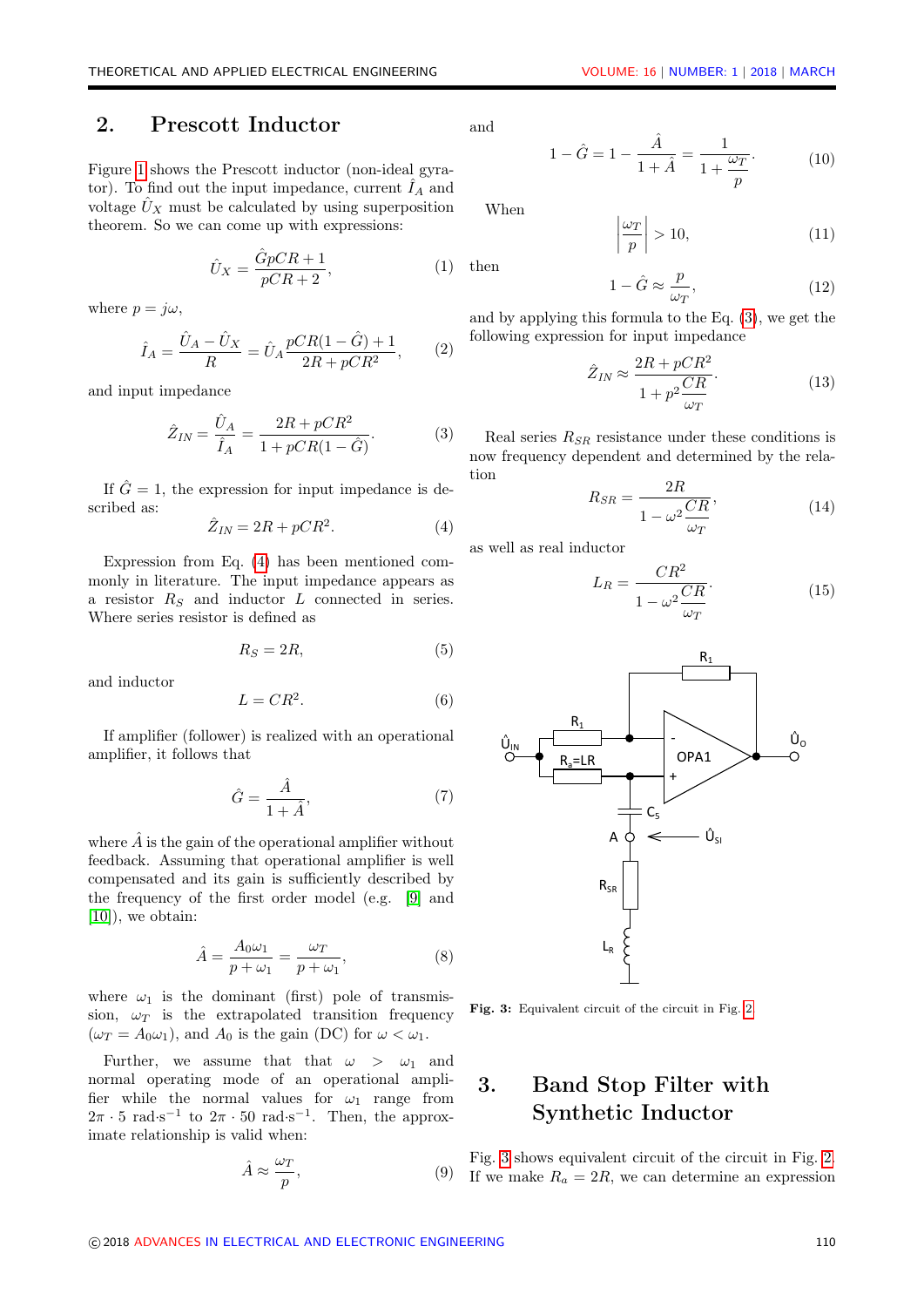relating  $\hat{U}_{in}$  and  $\hat{U}_{out}$  (so that we can find the gain) by the following expression:

<span id="page-2-3"></span>
$$
\frac{\hat{U}_0}{\hat{U}_{IN}} = \frac{p^2 L_R C_S + p C_S (R_{SR} - 2R) + 1}{p^2 L_R C_S + p C_S (R_S R + 2R) + 1}.
$$
 (16)

If the operational amplifier op-amp2 is ideal  $(\omega_T \to \infty)$ , then  $R_{SR} = 2R$  and  $L_R = CR^2$ . At resonance (ideal state):

$$
\frac{1}{j\omega_0 C_S} + j\omega_0 L = 0.
$$
 (17)

Therefore

<span id="page-2-0"></span>
$$
\omega_0^2 = \frac{1}{LC_S} = \frac{1}{C_S C R^2}.
$$
 (18)

A quality factor Q is determined as follows

<span id="page-2-1"></span>
$$
Q = \frac{\omega_0 L}{4R} = 0.25 \sqrt{\frac{C}{C_S}}.
$$
\n(19)

For frequency  $\omega_0$  is input of operational amplifier OP-AMP1 connected to a "balanced bridge  $R_1 - R_1$ ;  $2R - 2R''$  and ideally  $\hat{U}(\omega_0) \rightarrow 0$ .

By modifying Eq. [\(18\)](#page-2-0) and Eq. [\(19\)](#page-2-1) we obtain the relationships suitable for design of the ideal circuit:

$$
C_S = \frac{1}{4R\omega_0 Q}.\tag{20}
$$

$$
C = \frac{4Q}{R\omega_0}.\tag{21}
$$

Simply, we select  $R$  and then use the above relationships. The bandwidth  $B$  is determined by elemental expression

$$
B = \frac{\omega_0}{Q} = \frac{4}{RC}.
$$
\n(22)

When varying  $\omega_0$  by means of  $C_S$ , B remains constant, whereas Q varies.

A more complex situation occurs when op-amp OP-AMP2 is non-ideal (and  $\omega_0 > \omega_1$ ), then

$$
\frac{1}{j\omega_r C_s} + j\omega_r L_R = 0.
$$
 (23)

By solving this equation, we get

<span id="page-2-2"></span>
$$
\omega_r^2 = \omega_0^2 \frac{1}{1 + \frac{1}{\omega_T RC_S}}.\tag{24}
$$

Resulting expression for series resistor  $R_{SR}$  at frequency  $\omega_r$  using Eq. [\(24\)](#page-2-2) is determined as:

<span id="page-2-4"></span>
$$
R_{SR} = \frac{2R}{1 - \frac{\omega_r^2}{\omega_T CR}} - \frac{2R}{1 - \frac{1}{1 + RC_S\omega_T}}.\tag{25}
$$

This means that the operational amplifier OP-AMP1 (for  $R_a = 2R$ ) at frequency  $\omega_r$  is not balanced and transmission is different from zero. From Eq. [\(16\)](#page-2-3), it is evident that

<span id="page-2-5"></span>
$$
T_{\min} = \frac{\hat{U}_0}{\hat{U}_{IN}}\bigg|_{\omega_r} = \frac{R_{SR} - 2R}{R_{SR} + 2R} \neq 0. \tag{26}
$$

Substituting for  $R_{SR}$  from Eq. [\(25\)](#page-2-4) into Eq. [\(26\)](#page-2-5) we get after modifications (for  $R_a = 2R$  - see Fig. [3\)](#page-1-2):

$$
T_{\min} = \frac{\hat{U}_0}{\hat{U}_{IN}} \bigg|_{\omega_r} = \frac{1}{1 + 2\omega_T RC_S}.
$$
 (27)

#### 4. Maximum Input Voltage

The results of the experiments showed that the amplitude of the input voltage is limited by the output of OP-AMP2. If the voltage  $\hat{U}_{SI}$  is limited, we cannot use a linear model, which has always been used.

Using the assumption that the operational amplifier is ideal, we get:

<span id="page-2-6"></span>
$$
\hat{U}_{SI} = \hat{U}_A = \hat{U}_{IN} \frac{2R + pCR^2}{2R + \frac{1}{pC_S} + 2R + pcR^2} \Rightarrow
$$
\n
$$
\Rightarrow \frac{\hat{U}_{SI}}{\hat{U}_{IN}} = \frac{p^2C_SCR^2}{p^2C_SCR^2 + p4RC_S + 1} + \frac{p^2C_SRR}{p^2C_SCR^2 + p4RC_S + 1}.
$$
\n(28)

By analysing Eq. [\(28\)](#page-2-6) it was found that the maximum allowable amplitude for the input signal is

<span id="page-2-7"></span>
$$
U_{IN\,\max} \cong \frac{\min(|U_{CC-}|, U_{CC+} - 2V)}{\sqrt{0.25 + Q^2}},\tag{29}
$$

where  $U_{CC-}$ ,  $U_{CC+}$  define the value of the supply voltage,  $Q$  is the quality factor (Eq. [\(19\)](#page-2-1)) [\[6\]](#page-7-4).

# 5. Real Quality Factor of Band Stop Filter

The above considerations are concerning the exact resonant frequency  $\omega_r$ . However, by substituting  $L_R$  and  $R_{SR}$  in Eq. [\(16\)](#page-2-3) for transfer function we obtain relationship from which it is not possible to determine the bandwidth  $B$  (change of 3 dB), see [\[11\]](#page-7-9). Simulation results from [\[11\]](#page-7-9) are briefly summarized in Tab. [1.](#page-3-0) The results in Tab. [1](#page-3-0) shows how the ratio  $Q_r/Q$  is dependent on an expression  $\omega_T/(Q\omega_0)$ , see below. From data in Tab. [1](#page-3-0) it is evident that for the real values of  $\omega_T/(Q \cdot \omega_0)$ , the changes of  $Q_r$  are already insignificant The ideal state corresponds to  $\omega_T/(Q \cdot \omega_0) \to \infty$ .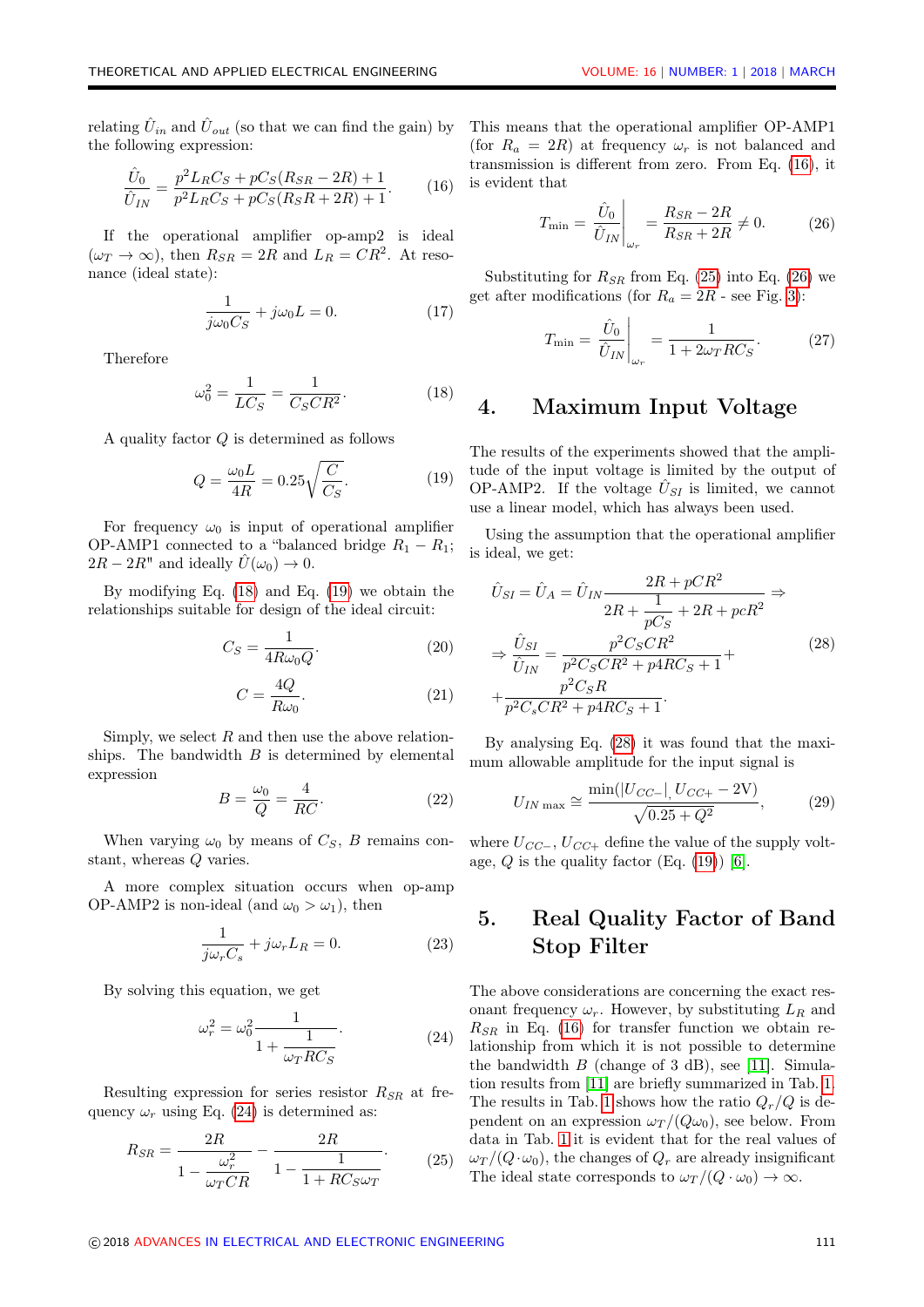$\overline{a}$ 

<span id="page-3-0"></span>**Tab. 1:** Change  $Q_r/Q$  dependent on  $\omega_T/(Q\omega_0)$ .

| $\omega_T$ | $Q_{R}$ |
|------------|---------|
| $\omega_0$ |         |
|            |         |
| 10         | 1.42    |
| 20         | 1.22    |
| 50         | 1.10    |
| 100        | 1.07    |

# 6. Verification of Theoretical Considerations

To verify theoretically derived relationship, a number of simulations and measurements under various conditions has been carried out. It turned out that it is necessary to modify the obtained relations into an appropriate (normalized) form. For this reason, the product of  $\omega_T RC_s$  was modified as follows:

$$
\omega_T RC_S = \omega_T R \sqrt{C_S} \sqrt{C_S} =
$$
  
= 
$$
\omega_T R \sqrt{C_S} \sqrt{C_S} \cdot \frac{\sqrt{C}}{\sqrt{C}} = \omega_T R \sqrt{C C_S} \cdot \frac{\sqrt{C_C}}{\sqrt{C}},
$$
 (30)

thus

$$
\omega_T RC_S = \frac{\omega_T}{\omega_0} \cdot \frac{1}{\sqrt{\frac{C}{C_S}}} =
$$
\n
$$
= \left| Q = \frac{\sqrt{\frac{C}{C_S}}}{4} \right| = \frac{\omega_T}{4Q\omega_0}.
$$
\n(31)

Then

<span id="page-3-2"></span>
$$
\left(\frac{\omega_r}{\omega_0}\right)^2 = \frac{1}{1 + \frac{1}{\omega_T RC_S}} =
$$
\n
$$
= \frac{1}{1 + 4\frac{Q\omega_0}{\omega_T}} = \frac{1}{1 + 4\frac{Qf_0}{f_T}},
$$
\n(32)

<span id="page-3-4"></span>
$$
\frac{R_{SR}}{2R} = \frac{1}{1 - \frac{1}{\omega_T RC_S + 1}} =
$$
\n
$$
= \frac{1}{4\frac{Q\omega_0}{\omega_T}} = \frac{1}{4\frac{Qf_0}{f_T}}, \qquad (33)
$$
\n
$$
1 - \frac{Q\omega_0}{1 + 4\frac{Q\omega_0}{\omega_T}} = \frac{1 - \frac{4Qf_0}{f_T}}{1 + 4\frac{Qf_0}{f_T}}
$$

<span id="page-3-3"></span>
$$
\frac{\hat{U}_0}{\hat{U}_{IN}}\Big|_{\omega_r} = T_{\min} = \frac{1}{1 + 2\omega_T RC_S} =
$$
\n
$$
= \frac{1}{1 + 0.5\frac{\omega_T}{Q\omega_0}}.
$$
\n(34)

It is apparent that the ratio  $\omega_T/(Q\omega_0)$  is important. For  $\omega_T/(Q \cdot \omega_0) \rightarrow \infty$ , we obtain the ideal value 1 or zero.

Simulations were performed in a Microcap software. For the simulations, we used resistors  $R_1 = 10 \text{ k}\Omega$ ,  $R = 5$  kΩ, the capacity  $C_s$  ranged from 80 pF to 80 nF, the capacity C ranged from 128 nF to 1280 nF; the transition frequency  $f_T$  of operational amplifiers ranged from 50 kHz to 10 MHz (see Fig. [2\)](#page-0-1). The frequency of the op amp second pole has always been shifted, thus was higher than the frequency  $f_T$ . It turned out that the properties of the operational amplifier op-amp1 practically do not affect  $(\omega_r/\omega_0)$  and  $T_{\min}$ , if  $(\omega_T/\omega_0) > 10$ . This obviously affects the overall transfer function since the decrease of transmission op-amp1 by 3 dB, under these conditions, is at a frequency  $\omega_T/2$ . Equation [\(16\)](#page-2-3) can be adjusted into

$$
\frac{\hat{U}_0}{\hat{U}_{IN}} = \frac{p^2 L_R C_S + p C_S (R_{SR} - 2R) + 1}{p^2 L_R C_S + p C_S (R_{SR} + 2R) + 1} \cdot \frac{\frac{\omega_T}{2}}{\frac{p + \omega_T}{2}}.
$$
 (35)

Table [2](#page-3-1) summarizes the results obtained experimentally in comparison with the ideal values calculated using Eq. [\(32\)](#page-3-2) and Eq. [\(34\)](#page-3-3). Values  $\omega_T/(Q\omega_0)$  were obtained by different combinations of  $\omega_T$ , Q, and  $\omega_0$ . It was confirmed that the result of the product is decisive in comparison with the individual expressions in the normalized form.

| $\omega_T$         | Simulation           |               | Eq. (32)          | Eq. $(34)$ |
|--------------------|----------------------|---------------|-------------------|------------|
| $Q \cdot \omega_0$ | $f_{\bm r}$<br>$f_0$ | $T_{\rm min}$ | $f_{\bm r}$<br>fо | $T_{\min}$ |
| $(-)$              | $-1$                 | (dB)          | ( – )             | (dB)       |
| 10.05              | 0.8459               | $-15$         | 0.8458            | $-15.6$    |
| 25.13              | 0.9287               | $-22$         | 0.9288            | $-22.6$    |
| 50.26              | 0.9623               | $-28$         | 0.9624            | $-28.3$    |
| 100.5              | 0.9806               | $-34$         | 0.9807            | $-34.2$    |
| 251.3              | 0.9920               | $-42$         | 0.9920            | $-42.0$    |
| 502.7              | 0.9961               | $-48$         | 0.9960            | $-48.0$    |
| 1005               | 0.9981               | $-55$         | 0.9980            | $-54.0$    |
| 3351               | 0.9995               | $-63$         | 0.9994            | $-64.5$    |
| 10531              | 0.99978              | $-73$         | 0.9998            | $-74.3$    |

<span id="page-3-1"></span>Tab. 2: Results of simulation  $(R_a = 2R)$  and calculations for the circuit of Fig. [2](#page-0-1) according to the ratio  $\omega_T/(Q \cdot \omega_0)$ .

Although Eq. [\(33\)](#page-3-4) is explicitly verified by the relationship Eq. [\(34\)](#page-3-3), we have verified simulations for several values of  $R_{SR}/(2R)$  and these results are shown in Tab. [3.](#page-3-5) Simulations were carried out under similar conditions as in previous case (see Tab. [3\)](#page-3-5). The difference lies in the fact that the second pole of the response

<span id="page-3-5"></span>Tab. 3: Results of simulation  $(R_a = 2R)$  and calculations for the circuit of Fig. [2](#page-0-1) according to the ratio  $\omega_T/(Q \cdot \omega_0)$ .

| $f_T$ | Ιr            | Simulation  |          | Eq.<br>(32) | Eq.<br>(33) |
|-------|---------------|-------------|----------|-------------|-------------|
|       | $Q \cdot f_0$ | $f_{\bm r}$ | $R_{SR}$ |             | $R_{SR}$    |
|       |               | fo          | 2R       | fо          | 2R          |
| (MHz) | $-1$          |             | $-1$     | $-$         |             |
| 0.6   | 181           | 0.98895     | 1.0262   | 0.98913     | 1.0221      |
| 1.0   | 302           | 0.99333     | 1.0171   | 0.99344     | 1.0133      |
| 2.0   | 604           | 0.99666     | 1.0105   | 0.99671     | 1.0066      |
| 10.0  | 3016          | 0.99932     | 1.0049   | 0.99934     | 1.0013      |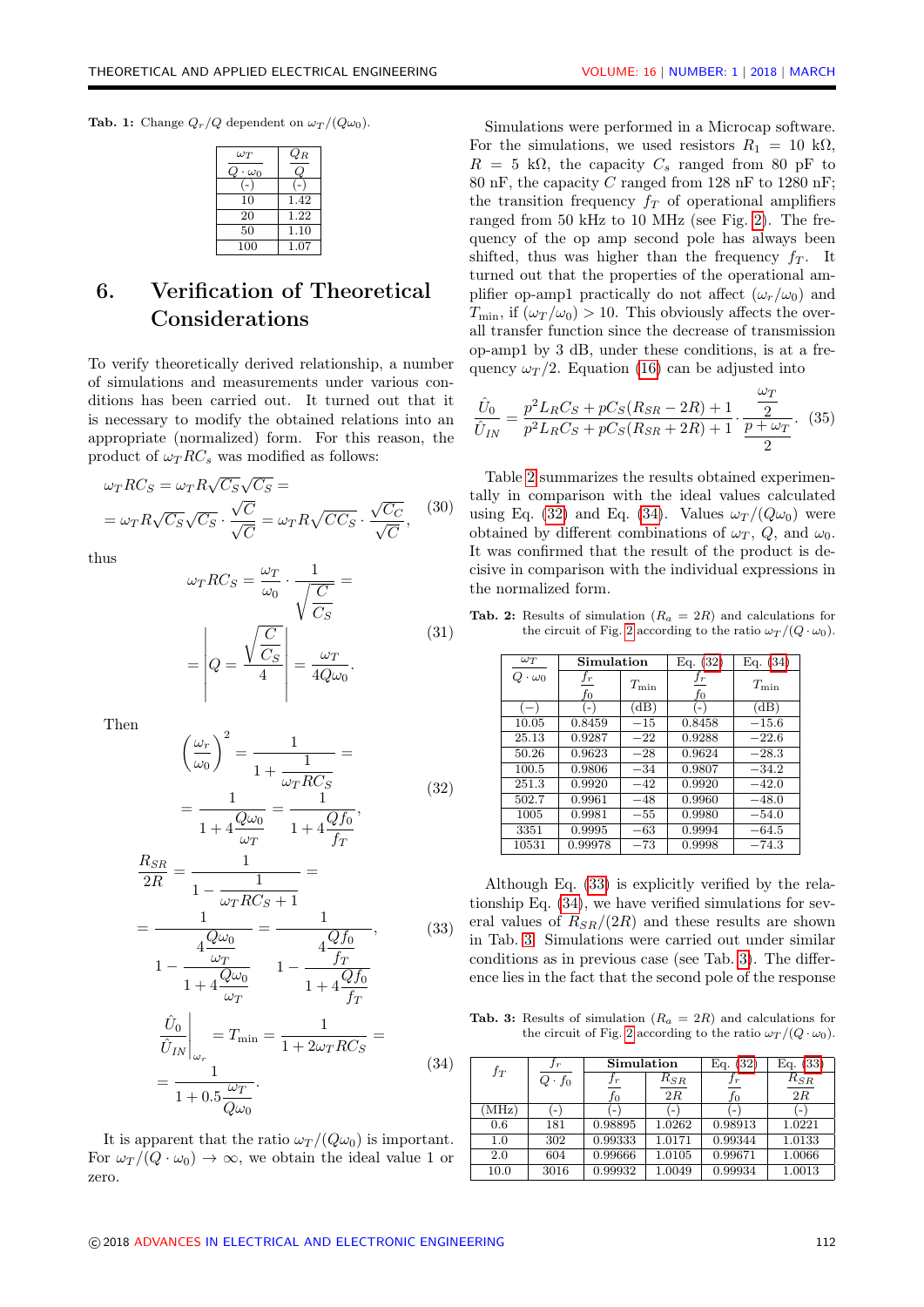<span id="page-4-0"></span>

Fig. 4: Quantitative representation of the transmission of the operational amplifier at a fixed position of the second pole  $f_2$ .

<span id="page-4-2"></span>**Tab. 4:** Results of the simulations [\[11\]](#page-7-9) and calculations according to equations Eq. [\(32\)](#page-3-2) and Eq. [\(34\)](#page-3-3); quality factor  $Q_r$  - determined by means of simulation.

|       |              | $f_r$<br>$f_r$ |        |          | Simulation [11] |               | Eq. (32)      | Eq. $(34)$ |
|-------|--------------|----------------|--------|----------|-----------------|---------------|---------------|------------|
| ΟZ    |              | $Q \cdot f_0$  | JО     | $Q_r$    | $T_{\rm min}$   | $_{fr}$<br>JО | $T_{\rm min}$ |            |
|       | MHz)         |                |        |          | Έ               |               | (dB           |            |
| uA741 | $\approx$ 1  | 6.2877         | 0.7600 | 2.77     | $-12$           | 0.7818        | $-12.35$      |            |
| LF351 | $\approx 4$  | 25.1508        | 0.9209 | 1.91     | $-22$           | 0.9289        | $-22.65$      |            |
| LF400 | $\approx$ 18 | 113.18         | 0.9805 | $1.65\,$ | $-35$           | 0.9828        | $-35.20$      |            |

curve of the operational amplifier op-amp2 was fixed to 2 MHz.

It is obvious that the position of the second operational amplifier pole (op-amp2,  $f_2$ ) substantially affects primarily the value of  $R_{SR}$ , especially when transmission on  $f_2$  "emerges over 0 dB (here for  $f_T > 1$  MHz) as shown in Fig. [4.](#page-4-0) The ratio  $f_r/f_0$  remained practically unchanged.

In [\[11\]](#page-7-9), the simulations were carried out for three different real operational amplifiers, see Fig. [5.](#page-4-1)

Ideally, the desired frequency  $f_0 = 100.658 \text{ kHz}$  and  $Q = 1.58$ . The results of the simulations and calculations are summarized in Tab. [4.](#page-4-2)

The simulations show that the derived relationships describe the behaviour of the circuit at the retention frequency precisely.

Derived relations were verified by measurements. The circuit of the band stop filter was realized according to Fig. [2.](#page-0-1) This circuit was consisted of the following components: resistor values  $R_1 = 15$  k $\Omega$  (twice),  $R_a = 2.15 \text{ k}\Omega$ ,  $R = 15 \text{ k}\Omega$  (twice) - resistors with an accuracy of one percent, the capacitance value  $C = 1 \mu F$ , operational amplifiers op-amp1 and op-amp2 - both  $\mu$ A741, power supply  $\pm$  12 V. The amplitude of the input voltage is 1.41 V. Assume  $f_T = 1$  MHz. The results of measurement and calculation for different values of  $C<sub>S</sub>$  are summarized in Tab. [5](#page-5-0) and Tab. [6.](#page-5-1)

<span id="page-4-1"></span>

Fig. 5: Simulation of properties band-stop filter according to Fig. [2,](#page-0-1) three different operational amplifiers.

For the given  $f_T/(Qf_0)$ , the measured values  $(f_r/f_0)$  are determined only accuracy of passive elements". The same statement applies to the minimum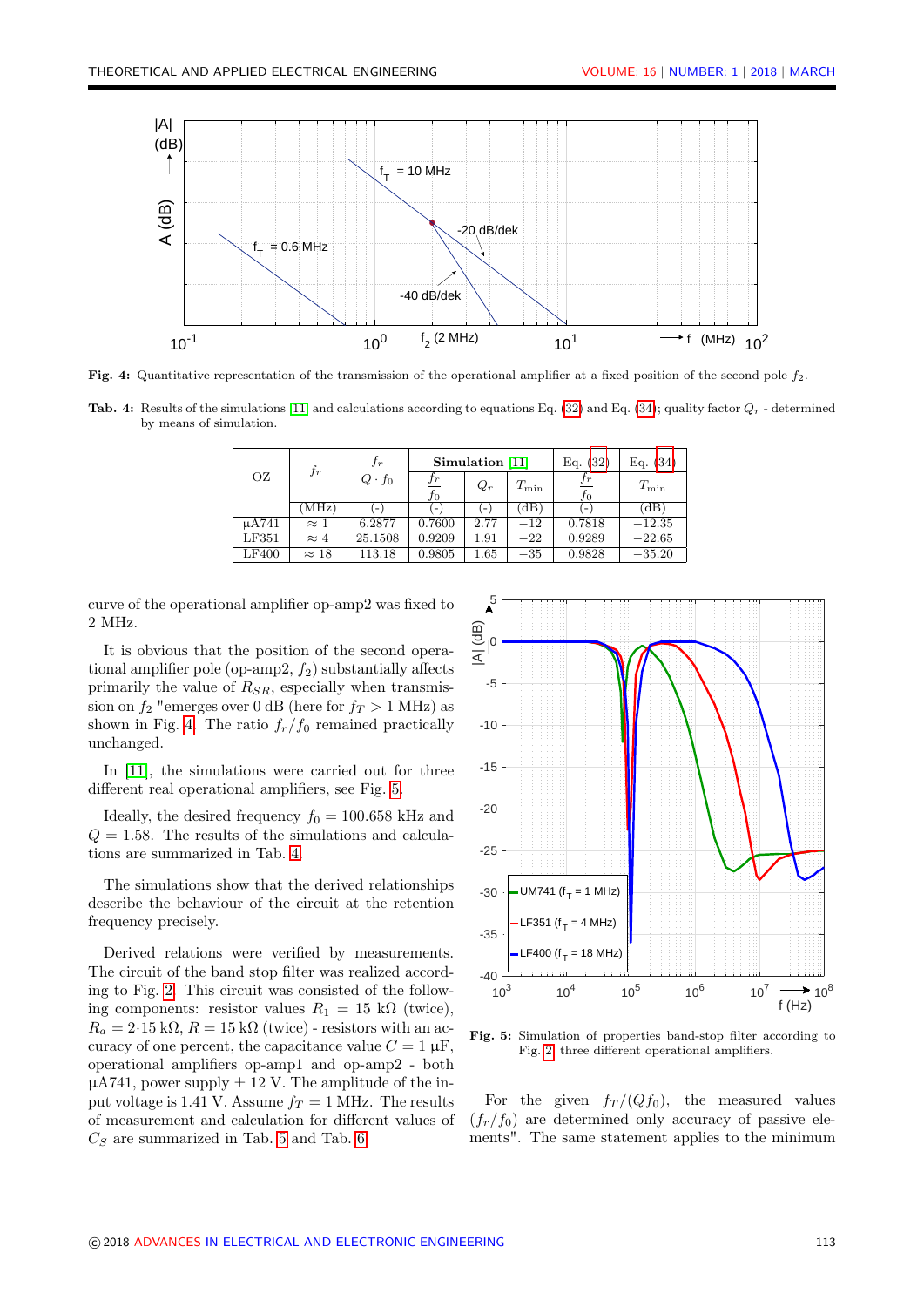transmission  $T_{\min}$ . If the resistance tolerance is 1 %, the actual resistance value  $R_a$  can be, for example, up to 30 k $\Omega$  + 300  $\Omega$  and thus the actual value of the resistor  $R_S = 2R$  may be up to 30 k $\Omega - 300 \Omega$ .

By substituting these values into Eq. [\(26\)](#page-2-5)  $\vert R_S \vert \rightarrow$ 30 k $\Omega$  –300  $\Omega$ ;  $2R \rightarrow 30$  k $\Omega$  +300  $\Omega$ ] we obtain:

$$
T_{\min} = \frac{30 \cdot 10^3 - 300 - 30 \cdot 10^3 - 300}{30 \cdot 10^3 - 300 + 30 \cdot 10^3 + 300} =
$$
  
= 
$$
\frac{-600}{60 \cdot 10^3} = -10^{-2}.
$$
 (36)

This corresponds to transmission (at  $f_r$ ) −40 dB. The value of  $T_{\text{min}}$  is determined by accuracy of resistors not by properties of the operational amplifier op-amp2. The non-optimal op-amp (described  $f_T / Qf_0$ ) then increases the value of  $T_{\text{min}}$ , but the trend remains, i.e. the lower the ratio  $f_T/(Qf_0)$ , the higher the  $T_{\min}$ .

<span id="page-5-0"></span>Tab. 5: Calculated values for the circuit of Fig. [2](#page-0-1) under the conditions described in the text.

|       | Calculation          |      |                          |                          |             |  |  |
|-------|----------------------|------|--------------------------|--------------------------|-------------|--|--|
| $C_S$ | Eq. (19)<br>Eq. (18) |      |                          | (32)<br>Eq.              | Eq.<br>(34) |  |  |
|       | fo                   | Q    | $_{Jr}$<br>$Q \cdot f_0$ | Jr<br>$f_{0}$            | $T_{\min}$  |  |  |
| (nF)  | $'$ Hz)              | - 1  | $\overline{\phantom{a}}$ | $\overline{\phantom{a}}$ | (dB)        |  |  |
| 1.0   | 335.5                | 7.91 | 376.98                   | 0.9938                   | $-45.6$     |  |  |
| 2.2   | 226.2                | 5.33 | 829.35                   | 0.9976                   | $-52.4$     |  |  |
| 3.3   | 184.7                | 4.35 | 1244.1                   | 0.9984                   | $-55.9$     |  |  |
| 5.4   | 144.4                | 3.40 | 2037.0                   | 0.9990                   | $-60.2$     |  |  |
| 82    | 37.05                | 0.87 | 30916                    | $\rightarrow 1$          | $-83.8$     |  |  |

<span id="page-5-1"></span>Tab. 6: Measured values for the circuit of Fig. 2 for the conditions described in the text. Note 1 - The big difference measured and calculated values of quality factor.

| $C_S$ | Measurement |       |                   |            |                 |             |
|-------|-------------|-------|-------------------|------------|-----------------|-------------|
|       | fо          | $Q_r$ | $\frac{f_r}{f_0}$ | $T_{\min}$ | В               | <b>Note</b> |
| nF)   | (Hz)        |       | $-$               |            | $(\mathrm{Hz})$ |             |
| 1.0   | 335.5       | 2.80  | 0.9597            | $-27.0$    | 115             |             |
| 2.2   | 226.2       | 5.2   | 0.9460            | $-30.5$    | 41              |             |
| 3.3   | 184.7       | 4.3   | 0.9637            | $-32.6$    | 41              |             |
| 5.4   | 144.4       | 3.4   | 0.9557            | $-40.0$    | 40              |             |
| 82    | 37.05       | 0.9   | 0.9459            | $-41.6$    | 39              |             |

According to [\[5\]](#page-7-3), when setting the minimum transition  $T_{MIN}$  (at  $f_0$ ) it is possible to set the resistance value  $R_a$  individually for each set frequency  $f_0(f_r)$  so that the transition  $T_{\text{min}}$  is less than  $-40$  dB. Practically useful circuit connection is achieved by changing the resistance  $R_a$  by a serial combination of trimmer and fixed resistance (see Fig. [2\)](#page-0-1). Our experiments used a combination of 27 kΩ and a 6.8 kΩ resistors. Again, it was always possible to set a transition  $T_{\min}$  less than −45 dB without changing the frequency. This setting compensates the actual operational amplifier properties and the final tolerance of the resistors at the same time (of course, this problem is not the case with simulations since the resistor values are set precisely).

We must pay attention to the required value of  $Q = 7.91$  (see  $C_s = 1$  nF in Tab. [5\)](#page-5-0). Detailed measurements (for the conditions in Tab. [5\)](#page-5-0) are shown in Tab. [7](#page-6-0) for the amplitude of the input signal  $U_{INA} = 1.41$  V (i.e. effective value 1 V). In addition to the output voltage  $\hat{U}_0$ , the voltage at the output opamp2  $(\hat{U}_{SI})$ , which is defined by Eq. [\(28\)](#page-2-6), is measured. At the required value of  $Q = 7.91$ , a significant resonance maximum is achieved, resulting in a limitation of the voltage at the op-amp2 output (at  $\pm 12$  V supply). The circuit is "non linear" for  $U_{IN} = 1.41$  V and this leads to degradation of its properties.

If the power supply voltage is increased to 15 V, the  $|\hat{U}_{SI}/\hat{U}_{IN}|$  ratio at 310 Hz is equal to 7.167 (17.11 dB) and at 321 Hz at 7.50 (17.50 dB) with the amplitude  $U_{SI A} = 10.58$  V. The quality factor Q was returned to 7.8, the value  $T_{\text{min}}$  is  $-28.6$  dB (at 322 Hz), while the influence of inaccurate (real) resistors is still applied here. We will achieve the same effect by lowering the amplitude  $U_{INA}$  below 1.2 V. The maximal input voltage is determined by substituting  $Q$  in Eq. [\(29\)](#page-2-7):

$$
U_{CC} = \pm 12 \text{ V} \Rightarrow U_{IN\text{max}} \cong
$$
  

$$
\cong \frac{12 - 2}{\sqrt{0.25 + 7.905^2}} = 1.262 \text{ V}.
$$
 (37)

$$
U_{CC} = \pm 15 \text{ V} \Rightarrow U_{IN\text{max}} \cong
$$
  

$$
\cong \frac{15 - 2}{\sqrt{0.25 + 7.905^2}} = 1.641 \text{ V}.
$$
 (38)

For comparison, of a circuit with a lower quality factor  $(Q = 3.40)$  was measured (see in Tab. [5](#page-5-0) - $C_S = 5.4 \text{ nF}$ , again for  $\pm 12 \text{ V}$  supply,  $R_a = 2R$ ;  $U_{INA} = 1.41$  V. Now

$$
U_{IN\max} \cong \frac{12 - 2}{\sqrt{0.25 + 3.40^2}} = 2.91 \text{ V.}
$$
 (39)

The circuit will still work in linear mode, see Tab. [8.](#page-6-1)

In both cases, harmonic distortion was observed for frequencies higher than 40 kHz (amplitude of 1.41 V). This is a slew rate distortion where the power frequency  $f_p$  is defined by the following relationship (see for instance [\[10\]](#page-7-8)):

$$
f_p = \frac{SR}{2\pi U_A},\tag{40}
$$

where  $SR$  is the slew rate  $(V·s^{-1})$ ,  $U_A$  is the amplitude of signal.

For operational amplifier  $\mu$ A741, a typical slew rate  $SR = 0.5 \text{ V·}\mu\text{s}^{-1} = 5 \cdot 10^5 \text{ V·}\text{s}^{-1}$  is given. Assuming that  $U_A = 1.41$  V, the power frequency  $f_p$  becomes

$$
f_p = \frac{5 \cdot 10^5}{2\pi \cdot 1.41} = 56.44 \text{ kHz.}
$$
 (41)

Therefore it can be assumed that the actual value of the slew rate is lower. If the threshold frequency is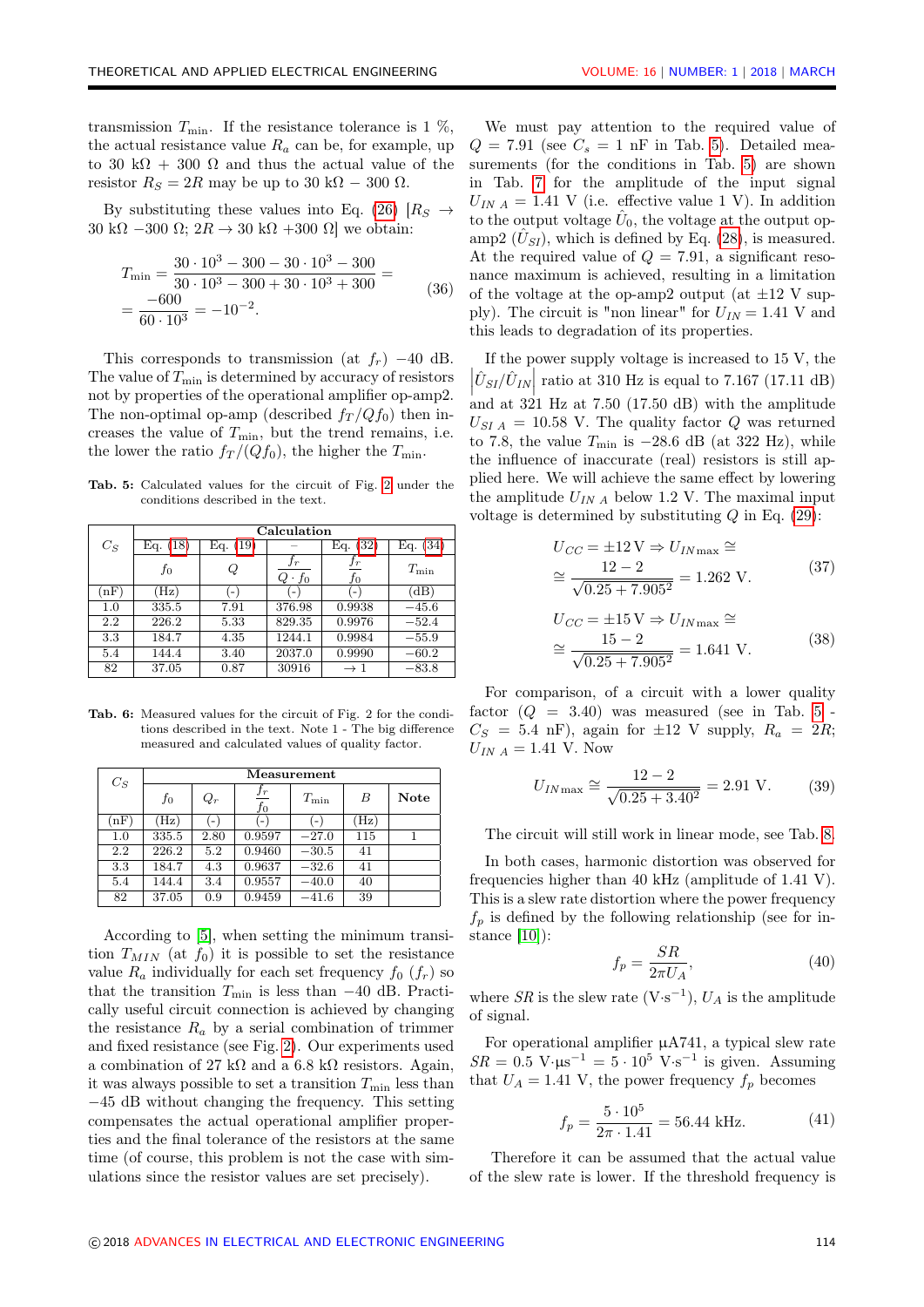<span id="page-6-0"></span>Tab. 7: The measurement of band stop filter for amplitude  $U_{IN}$   $_A = 1.41$  V,  $U_{SI}$   $_A$  - the amplitude of the voltage at the op-amp2 output (at  $\pm 12$  V supply);  $R_a = 2R$ ;  $C_S = 1$  nF,  $Q = 7.91$ .

| f               | $\hat{U}_0$<br>$\hat{U}_{IN}$ | $\hat{U}_{SI}$<br>$\hat{U}_{IN}$ | $\hat{U}_{SI}$<br>$\overline{\hat{U}}_{IN}$ | $U_{SI\ A}$                | Note       |
|-----------------|-------------------------------|----------------------------------|---------------------------------------------|----------------------------|------------|
| $\overline{Hz}$ | (dB)                          | $\left( -\right)$                | $\overline{d}$ B)                           | $\left( \mathrm{V}\right)$ |            |
| 10              | 0                             | $3.3 \cdot \overline{10^{-3}}$   | $-49.6$                                     | $4.46 \cdot 10^{-3}$       |            |
| 80              | $-0.40$                       | 0.072                            | $-22.9$                                     | 0.102                      |            |
| 200             | $-1.94$                       | 0.667                            | $-3.52$                                     | 0.94                       |            |
| 270             | $-3.31$                       | 2.530                            | 8.06                                        | 3.57                       |            |
| 300             | $-5.46$                       | 5.667                            | 15.1                                        | 7.99                       |            |
| 310             | $-8.33$                       | 6.667                            | 16.5                                        | 9.40                       | limitation |
| 321             | $-25.8$                       | 6.667                            | 16.5                                        | 9.40                       | limitation |
| 322             | $-26.9$                       | 6.667                            | 16.5                                        | 9.40                       | limitation |
| 323             | $-25.9$                       | 6.667                            | 16.5                                        | 9.40                       | limitation |
| 324             | $-23.5$                       | 6.610                            | 16.4                                        | 9.32                       |            |
| 330             | $-13.3$                       | 6.500                            | 16.26                                       | 9.17                       |            |
| 380             | $-4.21$                       | 3.067                            | 9.73                                        | 4.32                       |            |
| 1000            | 0                             | 1.133                            | 1.08                                        | 1.60                       |            |
| $4 \cdot 10^4$  | $-0.15$                       | 0.983                            | $-0.15$                                     | 1.31                       | distortion |
| 10 <sup>5</sup> | $-1.94$                       | 0.667                            | $-3.38$                                     | 0.94                       | distortion |

<span id="page-6-1"></span>**Tab. 8:** The measurement of band stop filter for amplitude  $U_{IN}$   $_A = 1.41$  V, supply  $= \pm 12$  V;  $R_a = 2R$ ;  $C_S = 5.4$  nF,  $Q = 3.4$ .

| $\boldsymbol{f}$ | $\bar{\hat{U}}_0$<br>$\overline{\hat{U}}_{IN}$ | $\bar{\hat{U}}_{SI}$<br>$\bar{\hat{U}}_{I \underline{N}}$ | $\hat{U}_{SI}$<br>$\overline{\hat{U}}_{I\underline{N}}$ | $U_{SI\ A}$        | Note                     |
|------------------|------------------------------------------------|-----------------------------------------------------------|---------------------------------------------------------|--------------------|--------------------------|
| $(\mathrm{Hz})$  | (dB)                                           | $(-)$                                                     | (dB)                                                    | (V)                |                          |
| 10               | $\overline{0}$                                 | 0.012                                                     | $-38.7$                                                 | $17 \cdot 10^{-3}$ |                          |
| 60               | $\boldsymbol{0}$                               | 0.250                                                     | $-12.0$                                                 | 0.353              |                          |
| 80               | $-0.17$                                        | 0.517                                                     | $-5.74$                                                 | 0.729              |                          |
| 100              | $-0.76$                                        | 1.100                                                     | 0.83                                                    | 1.551              | -                        |
| 110              | $-1.80$                                        | 1.533                                                     | 3.71                                                    | 2.161              |                          |
| 120              | $-3.10$                                        | 2.267                                                     | 7.11                                                    | 3.196              |                          |
| 130              | $-8.33$                                        | 3.067                                                     | 9.73                                                    | 4.324              |                          |
| 137              | $-24.4$                                        |                                                           |                                                         |                    |                          |
| 138              | $-40.0$                                        |                                                           |                                                         |                    |                          |
| 140              | $-21.0$                                        | 3.533                                                     | 10.96                                                   | 4.982              |                          |
| 150              | $-6.32$                                        | 3.333                                                     | 10.46                                                   | 4.700              |                          |
| 160              | $-3.10$                                        | 2.867                                                     | 9.15                                                    | 4.042              | $\overline{\phantom{0}}$ |
| 180              | $-0.92$                                        | 2.129                                                     | 6.56                                                    | 3.002              |                          |
| 200              | $-0.15$                                        | 1.129                                                     | 1.05                                                    | 1.592              |                          |
| 1000             | $-0.07$                                        | 1.016                                                     | 0.14                                                    | 1.432              |                          |
| 10 <sup>4</sup>  | $-0.07$                                        | 1.016                                                     | 0.14                                                    | 1.432              |                          |
| $4 \cdot 10^4$   | $-0.15$                                        | 0.968                                                     | $-0.28$                                                 | 1.365              | distortion               |
| 10 <sup>5</sup>  | $-1.94$                                        | 0.667                                                     | $-3.38$                                                 | 0.940              | distortion               |

 $f_p = 40$  kHz, then the slew rate is defined as:

$$
SR = f_p \cdot 2\pi U_A =
$$
  
= 35.437 V · s<sup>-1</sup> = 0.354 V · \mu s<sup>-1</sup>. (42)

When verifying  $SR$  using a rectangular input signal, this value is actually confirmed.

### <span id="page-6-2"></span>7. Summary

The degradation of the operational amplifier properties (especially op-amp2) leads to change of a resonant frequency and to relatively high value  $T_{\min}$  transmissions at this frequency. However, the  $T_{\text{min}}$  value can be easily reduced in the practical circuit by setting the resistance value  $R_a$ , see Fig. [6.](#page-7-10) Many simulations and practical

measurements have verified the Eq. [\(32\)](#page-3-2), Eq. [\(33\)](#page-3-4) and Eq. [\(34\)](#page-3-3) when the gain on the second pole of the opamp2 is less than 0 dB.

From the equation Eq. [\(32\)](#page-3-2), the desired size of ratio  $[f_T/f_0Q]k$  can be derived by means of elementary adjustments to achieve  $f_r = kf_0$  (ideally  $k = 1$ ):

$$
\frac{f_T}{f_0 Q_k} = \frac{4}{\left(\frac{f_0}{f_r}\right)^2 - 1} = |f_r = kf_0| = \frac{4k^2}{1 - k^2}.
$$
 (43)

for

$$
k = 0.99 \Rightarrow \left(\frac{f_T}{f_0 Q}\right)_{k=0.99} = 197. \tag{44}
$$

$$
k = 0.95 \Rightarrow \left(\frac{f_T}{f_0 Q}\right)_{k=0.95} = 41. \tag{45}
$$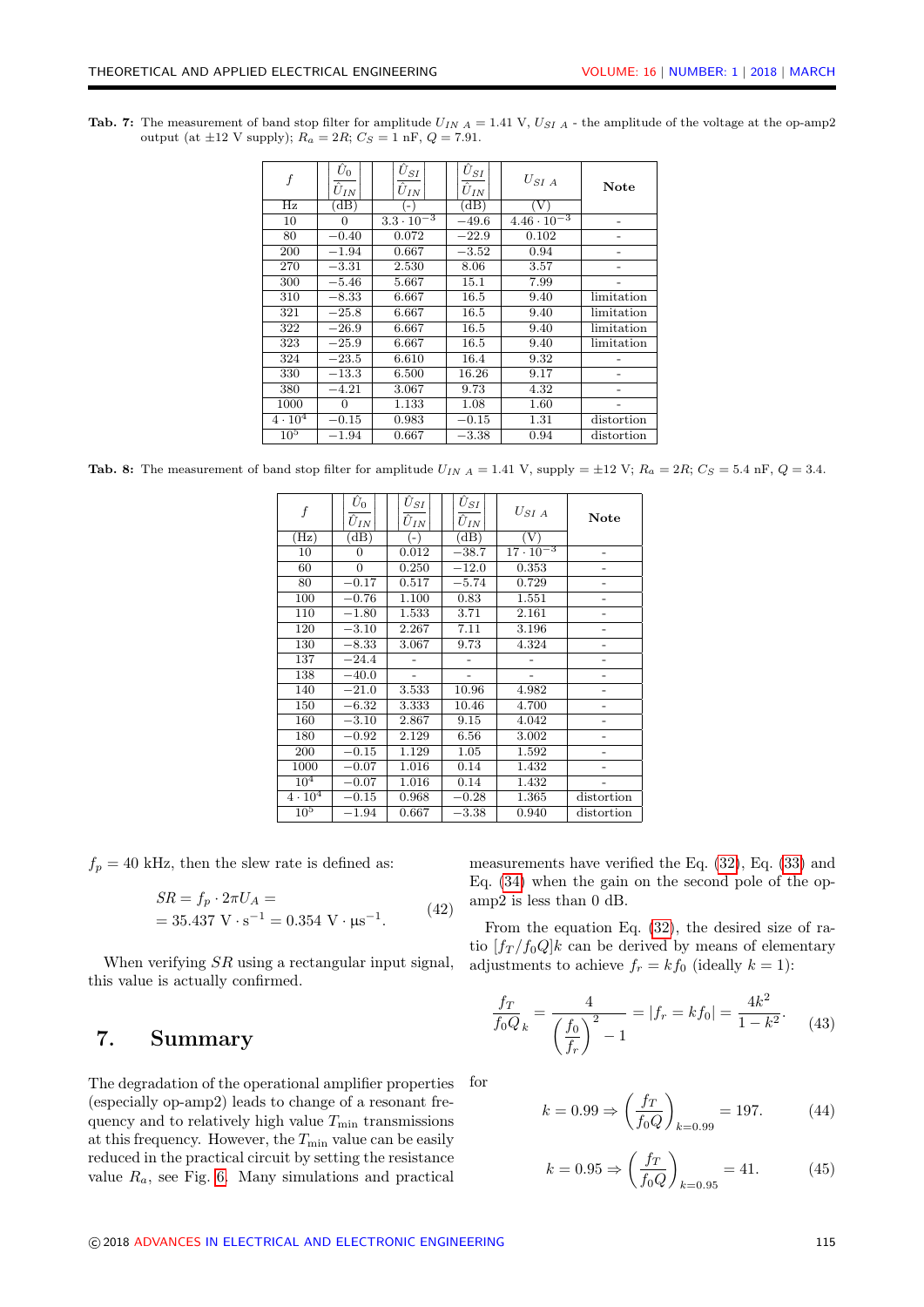<span id="page-7-10"></span>

**Fig. 6:** Modifying  $R_a$  for setting minimum value  $T_{\text{min}}$ .

From Eq. [\(34\)](#page-3-3), the desired  $[f_T/f_0Q]$  for  $T_{\text{min}}$  can be determined (at  $R_a = 2R$ ):

$$
\left(\frac{f_T}{f_0 Q}\right) = \left(\frac{1}{T_{\min} - 1}\right) \cdot 2,\tag{46}
$$

$$
T_{\min} = 0.1(-20 \,\text{dB}) \Rightarrow \left(\frac{f_T}{f_0 Q}\right)_{T_{\min} = 0.1} = 18, \quad (47)
$$

$$
T_{\min} = 0.5(-26 \,\text{dB}) \Rightarrow \left(\frac{f_T}{f_0 Q}\right)_{T_{\min} = 0.05} = 38, \quad (48)
$$

$$
T_{\min} = 0.01(-40 \,\text{dB}) \Rightarrow \left(\frac{f_T}{f_0 Q}\right)_{T_{\min} = 0.01} = 198. \quad (49)
$$

It is obvious that for practical use it is advisable to provide  $f_T / f_0 Q$  greater than 200.

### 8. Conclusion

Although circuits of this type (such as the one showed in Fig. [2\)](#page-0-1) have already been investigated, the article brings new results that allow to design a band stop filter according to real properties. From Sec. [7.](#page-6-2) it is clear that the circuit will be suitable for relatively low  $f_0$  values, for example in medical applications

#### Acknowledgment

This article was supported by SP2017/152 "Vyzkum antennich systemu, diagnostika a spolehlivost elektrickych stroju a zarizeni". The authors acknowledge for support.

### References

- [1] PRESCOTT, A. J. Loss-compensated active gyrator using differential-input operational amplifiers. Electronics Letters. 1966, vol. 2, no. 7, pp. 283– 284. ISSN 0013-5194. DOI: [10.1049/el:19660239.](http://dx.doi.org/10.1049/el:19660239)
- <span id="page-7-0"></span>[2] JAYALALITHA, D. S. and D. SUSAN. Grounded Simulated Inductor - A Review. Middle-East Journal of Scientific Research. 2013, vol. 15, no. 2, pp. 278–286. ISSN 1990-9233. DOI: [10.5829/idosi.mejsr.2013.15.2.3706.](http://dx.doi.org/10.5829/idosi.mejsr.2013.15.2.3706 )
- <span id="page-7-1"></span>[3] KUMAR, U., S. K. SHUKLA and AMIETE. Analytical Study of Inductor Simulation Circuits. Active and Passive Electronic Components. 1989, vol. 13, iss. 4, pp. 211–227. ISSN 1563-5031. DOI: [10.1155/1989/39762.](http://dx.doi.org/10.1155/1989/39762)
- <span id="page-7-2"></span>[4] The Linear Integrated Circuits Data Catalog: Notch filter using the  $\mu A741$  as a gyrator. 1st ed. Mountain View: Fairchild Semiconductor Components Group Fairchild Camera and Instrument Corporation, 1971.
- <span id="page-7-3"></span>[5] PUNCOCHAR, J. Pasmova zadrz se syntetickou indukcnosti. Sdelovaci technika. 1984, vol. 32, no. 2, pp. 49–51. ISSN 0036-9942.
- <span id="page-7-4"></span>[6] PUNCOCHAR, J. Maximalni vstupni napeti pro zadrze RC. Sdelovaci technika. 1980, vol. 28, no. 10, pp. 365–366. ISSN 0036-9942.
- <span id="page-7-5"></span>[7] PUNCOCHAR, J. Zapojeni nizkofrekvencniho zesilovace s nastavitelnou frekvencni charakteristikou. Sdelovaci technika. 1984, vol. 32, no. 9, pp. 331–333. ISSN 0036-9942.
- <span id="page-7-6"></span>[8] PUNCOCHAR, J. Narrow band-reject filter with real operational amplifier. In: 10th International Czech-Slovak Scientific Conference Radioelektronika. Bratislava: Slovak University of Technology in Bratislava, 2000, pp. 1–3. ISBN 80-227-1389-9.
- <span id="page-7-7"></span>[9] PUNCOCHAR, J. Operacni zesilovace v elektronice. 1st ed. Prague: BEN, 2002. ISBN 80-730- 0059-8.
- <span id="page-7-8"></span>[10] MOHYLOVA, J. and J. PUNCOCHAR. Theory of electronic circuits. 1st ed. Ostrava: VSB– Technical University of Ostrava, 2013. ISBN 978- 80-248-3112-1.
- <span id="page-7-9"></span>[11] KOLAR, J. Realne operacni site typu pasmova zadrz. Ostrava, 2007. Master thesis. VSB– Technical University of Ostrava. Supervisor Josef Puncochar.
- [12] PRUTCHI, D. and M. NORRIS. Design and Development of Medical Electronic Instrumentation: